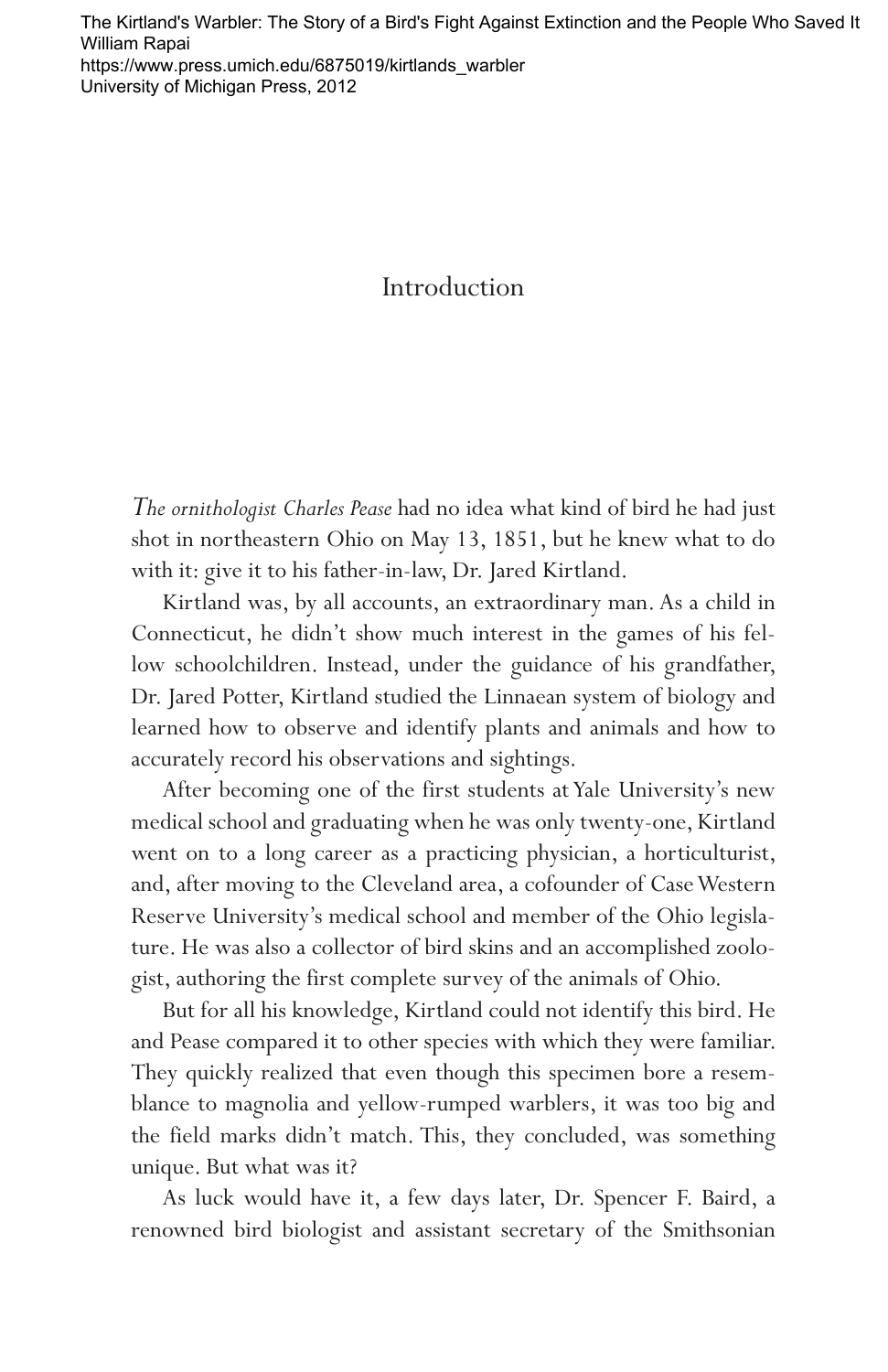University of Michigan Press, 2012: The Kirtland's Warbler The Kirtland's Warbler: The Story of a Bird's Fight Against Extinction and the People Who Saved It William Rapai https://www.press.umich.edu/6875019/kirtlands\_warbler

Institution, happened to be passing through Cleveland on his way back to Washington from a meeting in Cincinnati. Kirtland gave the skin of the unknown bird to Baird, who took it back to the museum.

The following year, Baird published an account of this new species in the *Annals of the Lyceum of Natural History of New York*. Running about a page and a half long, "Description of a New Species of Sylvicola," by S. F. Baird, featured a short description of the bird's overall appearance and dimensions and the lengths of the bill, hind toe, and second through sixth primary flight feathers.<sup>1</sup> Baird's account closes, "This species, which was shot near Cleveland, Ohio, by Mr. Charles Pease, May 13, 1851, is appropriately dedicated to Dr. Jared P. Kirtland, of Cleveland, a gentleman to whom, more than any one living, we are indebted for a knowledge of the Natural History of the Mississippi Valley."

*Although Kirtland's name* is now bound to this species forever, the bird might just as easily have been called Cabot's warbler—if only Dr. Samuel Cabot of Boston had realized what he had in his possession.While on a boat passing through the Bahamas in 1841, ten years before Pease aimed his shotgun at his specimen, Cabot shot a male Kirtland's warbler near Abaca Island.The story goes that Cabot became so engrossed by tropical birds he saw on the Yucatan Peninsula later on that same expedition that he forgot about the unidentified warbler, and the specimen languished in his collection for more than twenty years.

It seems odd that Cabot would let this specimen just sit in a drawer because as an ornithologist he was no slouch. On his trip to the Yucatan, he discovered the ocellated turkey (*Meleagris ocellala*) and thoroughly described several other bird species. Upon his death in 1885, he was lauded as a contemporary of John James Audubon and Thomas Nuttall, two giants who helped to revolutionize biological science through their studies of the plants and animals of the North American frontier in the early nineteenth century.<sup>2</sup>

*Baird, Cabot, and Kirtland* discovered the Kirtland's warbler at the time of an amazing expansion of human knowledge about the natural sci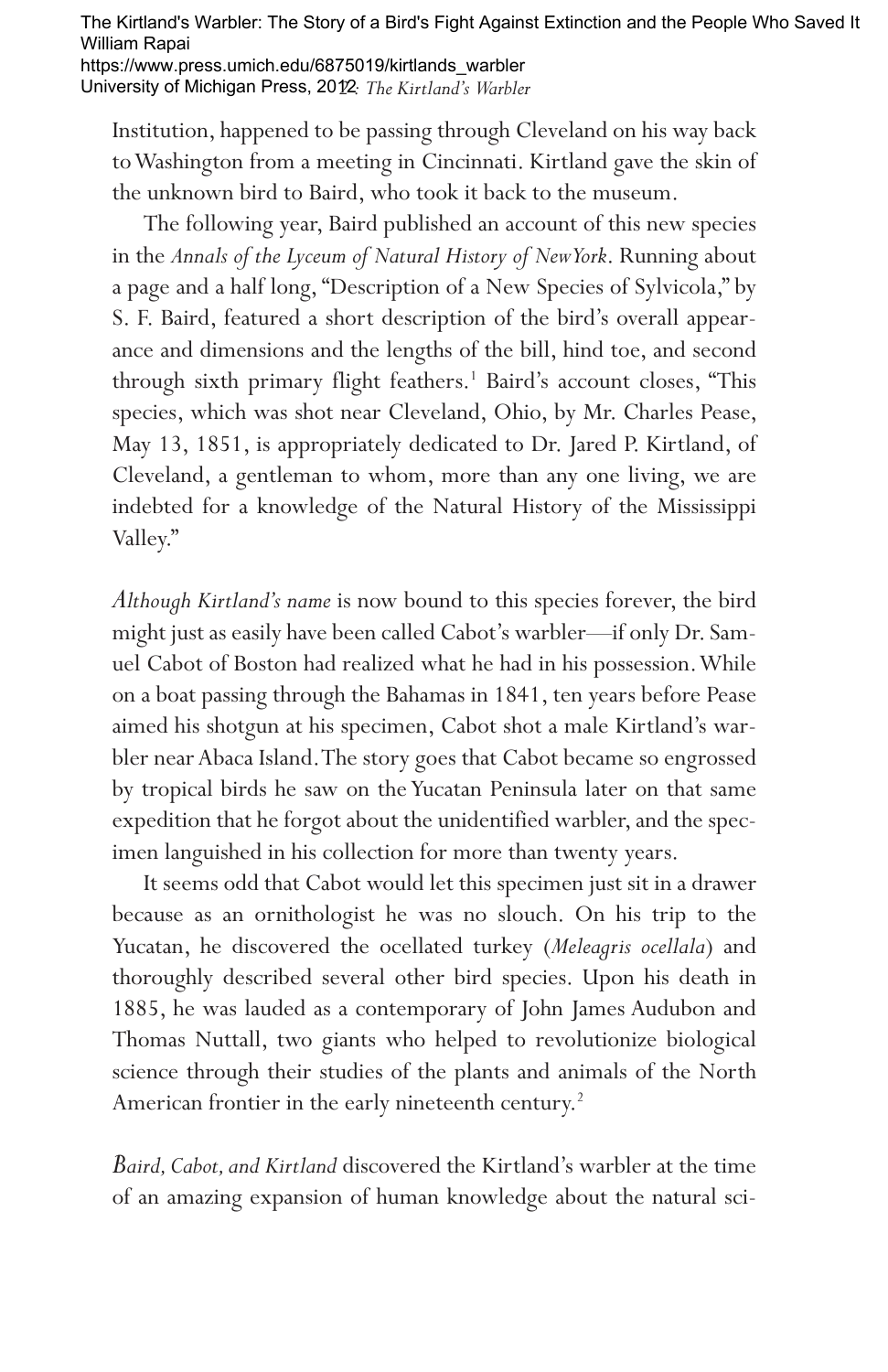The Kirtland's Warbler: The Story of a Bird's Fight Against Extinction and the People Who Saved It William Rapai https://www.press.umich.edu/6875019/kirtlands\_warbler University of Michigan Press, 2012 *Introduction : 3* 

ences.The Lewis and Clark expedition had been completed forty-five years earlier, and other explorers were scouring the American West to fill in the gaps. John James Audubon had published his *Birds of America* twenty years earlier, but the European public clamored for more information and illustrations of the exotic species of the New World. Charles Darwin was preparing his breakthrough book, *On the Origin of Species*. Great Britain's Charles Lyell's theories of uniformitarianism were becoming the basis of modern geology. Scientific societies and governments in England and France sent expeditions to survey the farthest reaches of the earth to bring plant and animal specimens back to museums in London and Paris.

In North America, the National Museum of Natural History in Washington, DC, the Academy of Natural Science in Philadelphia, and the New York Academy of Sciences were eagerly competing with each other to document the zoology of North America and create the best collections of plants and animals in the country. Museums at Harvard University and the University of Michigan were also making important contributions and building impressive collections. Any new species was greeted with great excitement, and those that were rare like the Kirtland's warbler—were even more highly prized. Based on the number of specimens taken in the Bahamas in the late nineteenth and early twentieth centuries, it had become clear that this is where the warbler spent its winters. But where did the bird go each summer to nest and raise its young?

In the fifty years after Baird named the species, only a handful of Kirtland's warblers would be sighted or collected on the North American continent. Many of those would come from the Mississippi Valley region of Missouri, Illinois, and Minnesota.Those sightings led the ornithologist Frank Chapman to speculate in writing in October 1898 that the Kirtland's warbler's migratory route took the bird across the southern United States from the Bahamas to the Mississippi Valley and then north.<sup>3</sup> Furthermore, since one specimen was found dead after it had run into a lighthouse in the middle of Lake Huron on May 21, 1851, Chapman was certain that the bird was "doubtless en route to a more northern breeding ground in the Hudson Bay region."4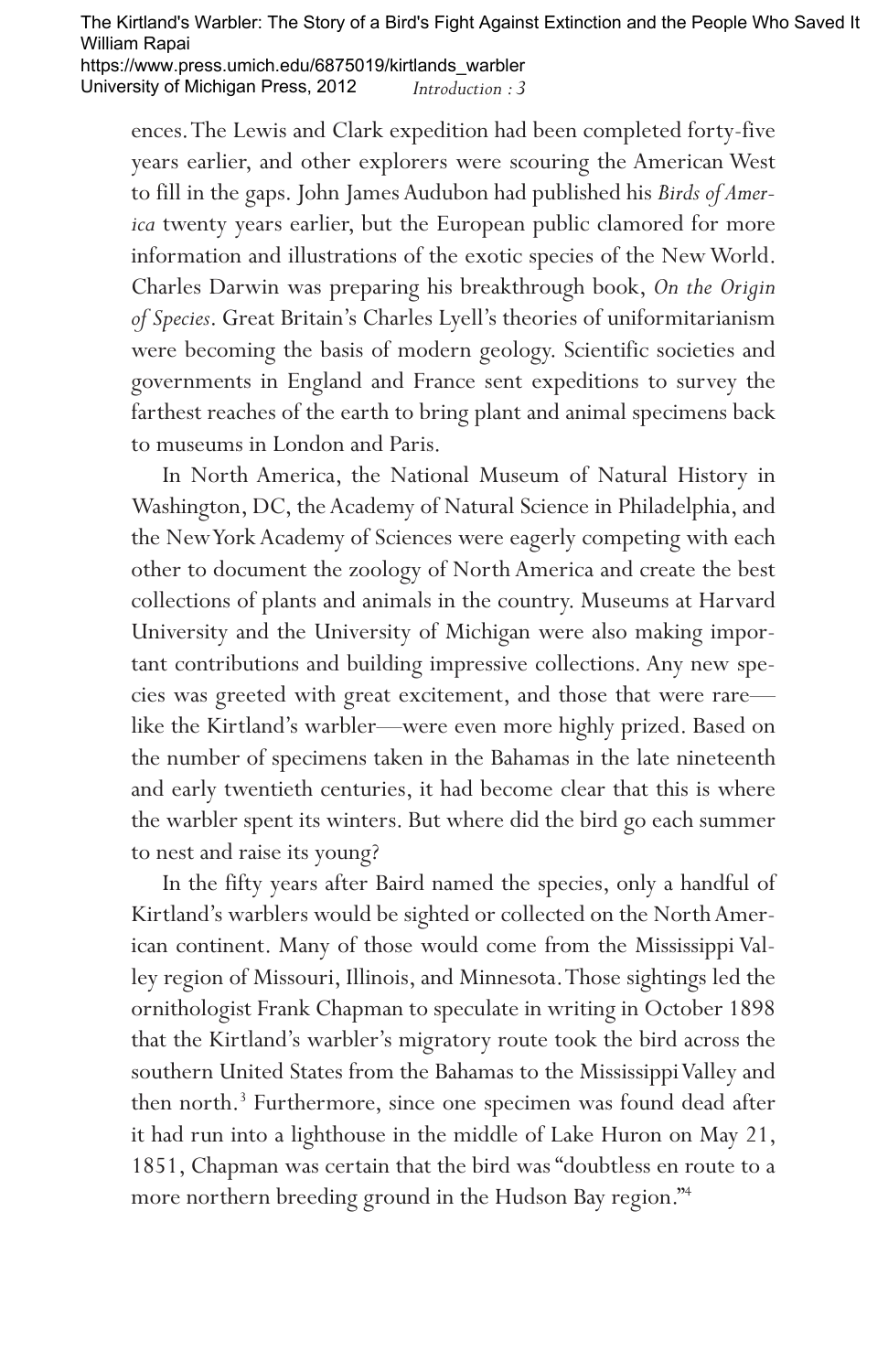## University of Michigan Press, 2042: The Kirtland's Warbler The Kirtland's Warbler: The Story of a Bird's Fight Against Extinction and the People Who Saved It William Rapai https://www.press.umich.edu/6875019/kirtlands\_warbler

It's perhaps ironic then that the obscurity of the Kirtland's warbler (with some help from Chapman's errant speculation) may have helped save it.

No one in Chapman's day knew how many individual Kirtland's warblers existed, but ornithologists, collectors, and museum curators all knew they wanted a skin or an egg—or several—for their collections. Science, well into the twentieth century, was conducted at the end of a shotgun; if a species was going to go extinct, museums and collectors were going to do whatever they could to get a skin, even if it meant shooting the last bird. Certainly, hunting by professional collectors helped push the ivory-billed woodpecker over the edge and contributed to the decline of the piping plover.<sup>5</sup> In the case of the Kirtland's warbler, however, they couldn't collect what they couldn't find.

Luckily, that ethic has changed in the past hundred years. Over the past half century, at a time when the warbler teetered on the edge of extinction, hundreds of researchers, government biologists, and amateur ornithologists have worked feverishly to unlock the secrets of the Kirtland's warbler on its northern Michigan nesting grounds. Instead of hastening the bird toward extinction as would have been done by a previous generation, they have brought the species back. Researchers have discovered that the Kirtland's warbler is a discriminating creature and found innovative ways to meet its needs. From a total population estimated at four hundred birds in 1987, the Kirtland's warbler population had grown to more than thirty-five hundred by 2010. And with the Kirtland's warbler expanding its nesting range into Michigan's Upper Peninsula,Wisconsin, and Ontario, the population is poised to grow further. It now appears likely that the Kirtland's warbler will be removed from the federal Endangered Species List.And with the support of researchers, educators, private citizens, professional fundraisers, and government officials from the United States, Canada, and the Bahamas, the future of the Kirtland's warbler seems secure. No one, of course, is certain, because the Kirtland's warbler's story is one of boom and bust and just plain luck. Population swings have taken the bird close to extinction at least twice in the past fifty years. The first time it was pushed to the brink by nature, and humans unintentionally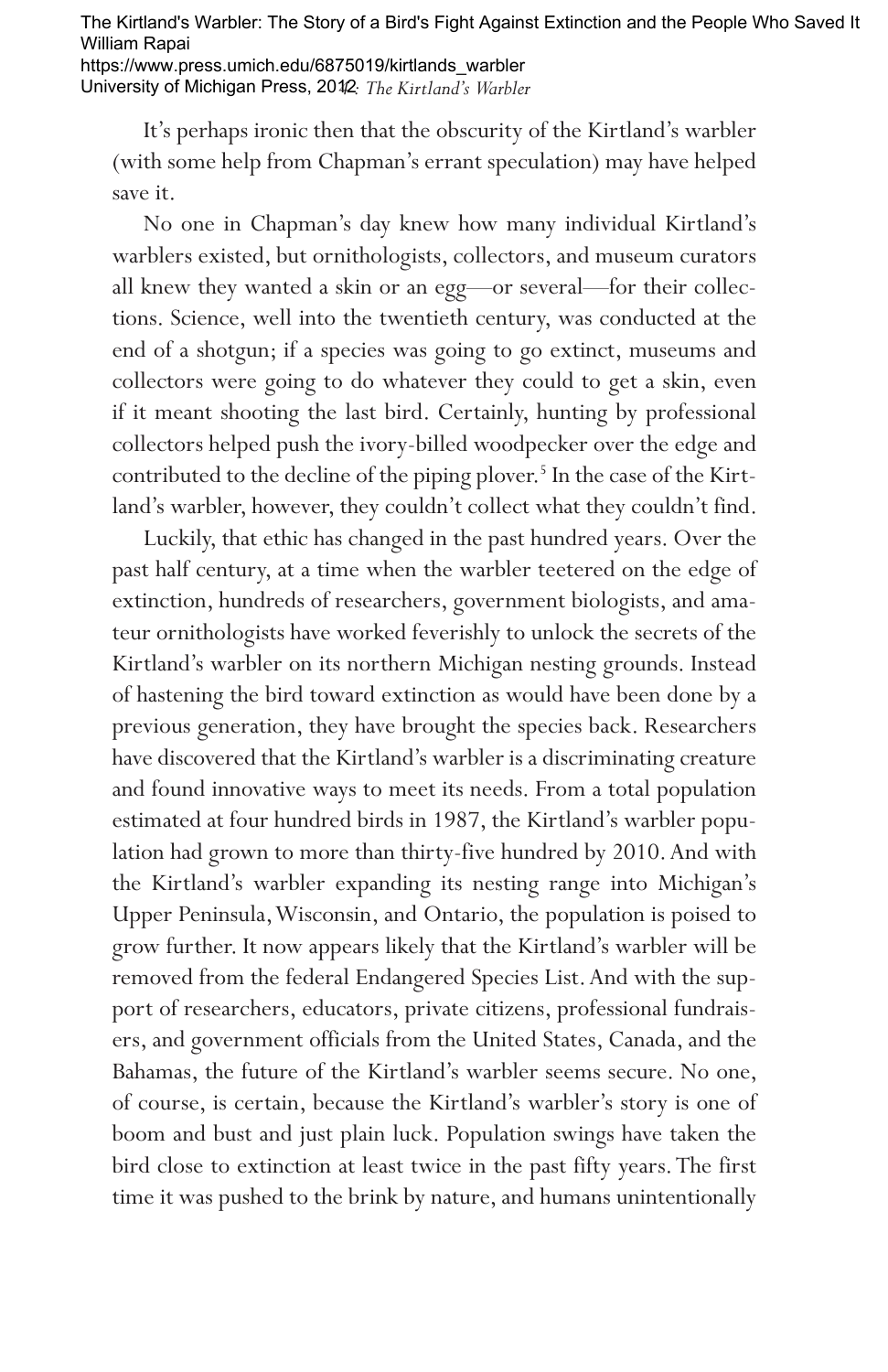The Kirtland's Warbler: The Story of a Bird's Fight Against Extinction and the People Who Saved It William Rapai https://www.press.umich.edu/6875019/kirtlands\_warbler University of Michigan Press, 2012 *Introduction : 5* 

brought it back.The second time it was pushed to near extinction by humans, and an act of nature accidentally brought it back.

The truth is that the Kirtland's warbler is a "conservation reliant" species. It would not have survived to this point without human intervention in the form of intense habitat management and parasite control, and it will take that same intervention in order to ensure its future. It also took the cooperation of government agencies, businesses, and the people with whom the bird shares the northern woods. It took the insight of Norman Wood, the curator of birds at the University of Michigan Museum of Natural History, who traveled for three days from Ann Arbor by train, rowboat, and foot to discover the Kirtland's warbler's breeding ground along the Au Sable River. Josselyn Van Tyne, Harold Mayfield, and Lawrence Walkinshaw documented the bird's nesting habits and biology. Even Nathan Leopold, a brilliant young man who helped commit one of the most notorious murders of the twentieth century, made a significant contribution to the knowledge base by recording the warbler's activities at its nest and being among the first to note the threat posed by the brown-headed cowbird.

Later it was the work of a college professor who collected Kirtland's warbler droppings to be later analyzed to learn that the bird eats aphids and spittlebugs, among other things, and a private citizen who led a quixotic attempt to get the Michigan Legislature to name the Kirtland's warbler the state bird.Today it's a volunteer who keeps migration records, helps count the birds in an annual census, and leads field trips during an annual festival. It's a now retired research biologist who has kept tabs on the Kirtland's warbler population every year since 1973. It's the children in Michigan and the Bahamas who participate in an annual contest to get their drawings on a calendar. It's the government employees who act as ambassadors for the bird, building bridges with the suspicious and educating the interested.

Why do so many people find this bird a source of fascination? Why do so many care so much about it? It's not like the Kirtland's warbler is cuddly like a panda or cute like a baby seal. It doesn't provide an opportunity for cross-species kinship like a dog or demonstrate a capacity to learn amusing tricks like a captive orca. The Kirtland's